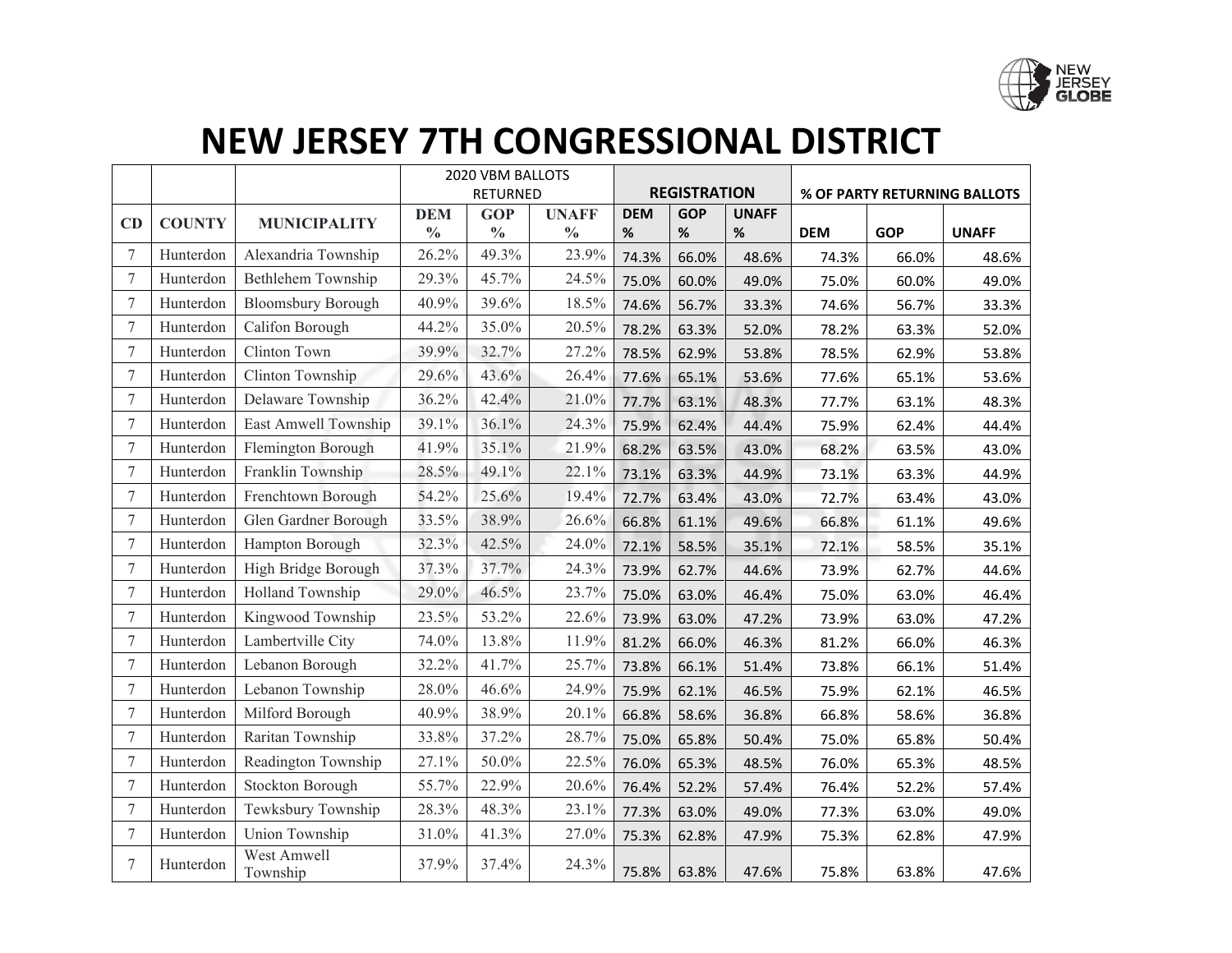

|        |        |                       | <b>2020 VBM BALLOTS RETURNED</b> |       | <b>REGISTRATION</b> |       | % OF PARTY RETURNING BALLOTS |       |       |       |       |
|--------|--------|-----------------------|----------------------------------|-------|---------------------|-------|------------------------------|-------|-------|-------|-------|
| 7      | Morris | Chester Borough       | 29.5%                            | 45.6% | 23.9%               | 53.2% | 39.9%                        | 32.7% | 53.2% | 39.9% | 32.7% |
|        | Morris | Chester Township      | 30.8%                            | 43.7% | 25.1%               | 56.4% | 40.5%                        | 32.1% | 56.4% | 40.5% | 32.1% |
|        | Morris | Dover Town            | 61.4%                            | 16.8% | 20.8%               | 28.5% | 27.8%                        | 15.6% | 28.5% | 27.8% | 15.6% |
| $\tau$ | Morris | Long Hill Township    | 36.2%                            | 34.9% | 28.4%               | 59.0% | 40.6%                        | 34.3% | 59.0% | 40.6% | 34.3% |
| $\tau$ | Morris | Mine Hill Township    | 42.1%                            | 32.2% | 24.8%               | 44.2% | 35.6%                        | 23.8% | 44.2% | 35.6% | 23.8% |
|        | Morris | Mt. Arlington Borough | 32.7%                            | 42.3% | 24.3%               | 51.5% | 42.8%                        | 31.1% | 51.5% | 42.8% | 31.1% |
| $\tau$ | Morris | Mt. Olive Township    | 38.4%                            | 33.4% | 27.3%               | 51.7% | 39.7%                        | 29.8% | 51.7% | 39.7% | 29.8% |
| $\tau$ | Morris | Netcong Borough       | 37.3%                            | 41.0% | 21.0%               | 50.8% | 41.5%                        | 26.8% | 50.8% | 41.5% | 26.8% |
| $\tau$ | Morris | Roxbury Township      | 31.4%                            | 39.4% | 28.4%               | 46.2% | 39.7%                        | 28.7% | 46.2% | 39.7% | 28.7% |
|        | Morris | Washington Township   | 32.1%                            | 38.7% | 28.8%               | 50.7% | 34.6%                        | 29.2% | 50.7% | 34.6% | 29.2% |
| 7      | Morris | Wharton Borough       | 43.8%                            | 33.0% | 22.6%               | 38.0% | 38.5%                        | 22.1% | 38.0% | 38.5% | 22.1% |
| $\tau$ | Warren | Alpha Borough         | 43.5%                            | 31.5% | 23.8%               | 53.4% | 41.2%                        | 31.4% | 53.4% | 41.2% | 31.4% |
| $\tau$ | Warren | Franklin Township     | 27.8%                            | 47.6% | 24.1%               | 56.6% | 45.3%                        | 35.0% | 56.6% | 45.3% | 35.0% |
|        | Warren | Greenwich Township    | 33.7%                            | 43.0% | 22.7%               | 60.0% | 47.6%                        | 33.3% | 60.0% | 47.6% | 33.3% |
| 7      | Warren | Harmony Township      | 29.2%                            | 49.5% | 20.6%               | 57.9% | 45.9%                        | 30.6% | 57.9% | 45.9% | 30.6% |
| $\tau$ | Warren | Lopatcong Township    | 36.0%                            | 40.5% | 22.6%               | 60.1% | 53.4%                        | 37.5% | 60.1% | 53.4% | 37.5% |
|        | Warren | Phillipsburg Town     | 47.5%                            | 30.1% | 21.6%               | 51.4% | 46.1%                        | 26.3% | 51.4% | 46.1% | 26.3% |
| $\tau$ | Warren | Pohatcong Township    | 35.4%                            | 39.0% | 24.6%               | 62.0% | 48.8%                        | 31.5% | 62.0% | 48.8% | 31.5% |
| $\tau$ | Essex  | Millburn Township     | 48.1%                            | 16.6% | 35.2%               | 39.0% | 17.4%                        | 43.2% | 67.2% | 51.8% | 44.3% |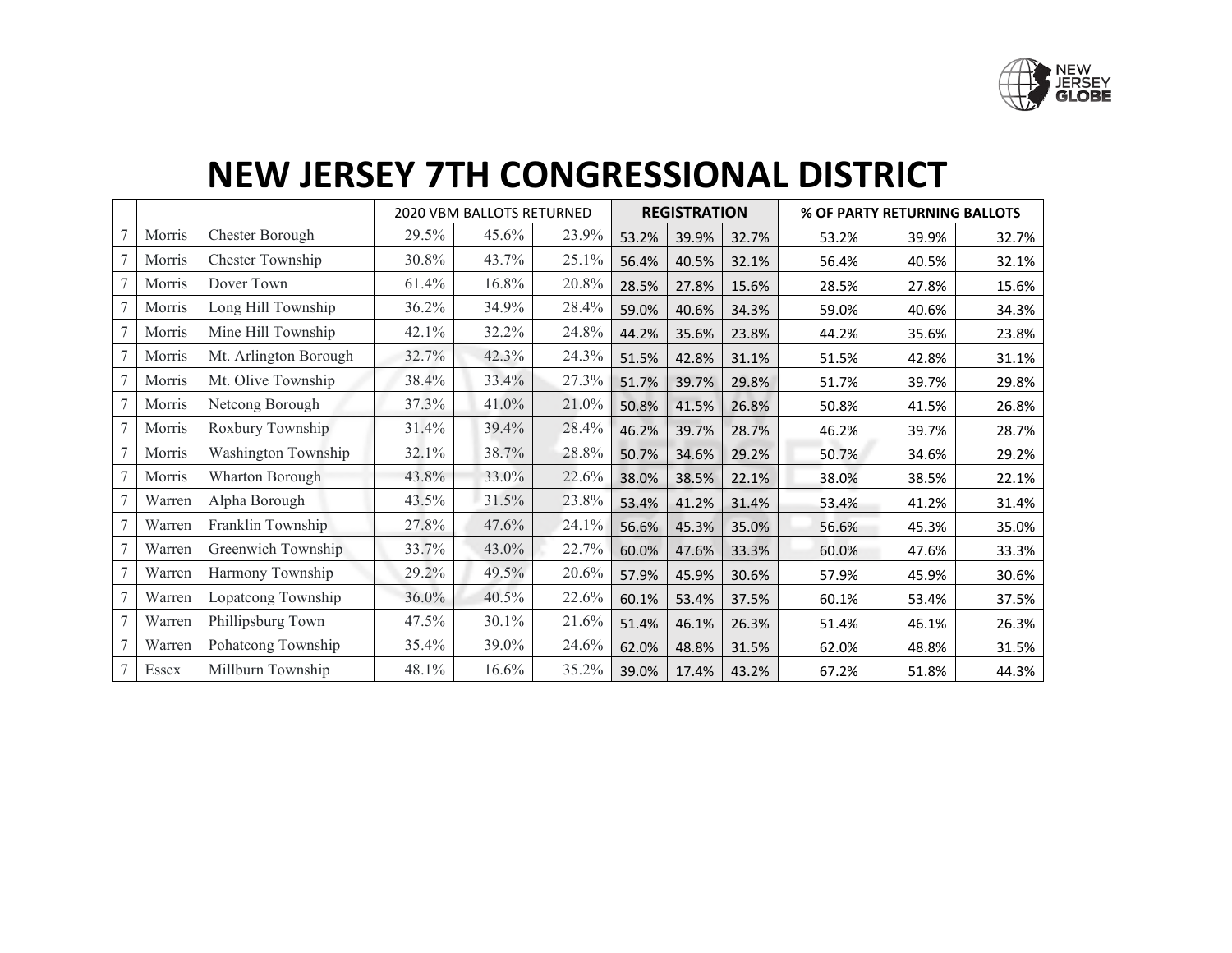

|                |                                            |                              | 2020 VBM BALLOTS |               |               |            |                     |       |            |                              |              |  |
|----------------|--------------------------------------------|------------------------------|------------------|---------------|---------------|------------|---------------------|-------|------------|------------------------------|--------------|--|
|                |                                            |                              | <b>RETURNED</b>  |               |               |            | <b>REGISTRATION</b> |       |            | % OF PARTY RETURNING BALLOTS |              |  |
|                | <b>COUNTY</b><br><b>MUNICIPALITY</b><br>CD | <b>DEM</b>                   | <b>GOP</b>       | <b>UNAFF</b>  | <b>DEM</b>    | <b>GOP</b> | <b>UNAFF</b>        |       |            |                              |              |  |
|                |                                            |                              | $\frac{0}{0}$    | $\frac{0}{0}$ | $\frac{0}{0}$ | %          | %                   | %     | <b>DEM</b> | <b>GOP</b>                   | <b>UNAFF</b> |  |
| $\overline{7}$ | Somerset                                   | <b>Bedminster Township</b>   | 35.9%            | 36.4%         | 27.3%         | 68.1%      | 53.5%               | 41.6% | 68.1%      | 53.5%                        | 41.6%        |  |
| 7              | Somerset                                   | Bernards Township            | 35.8%            | 35.6%         | 28.4%         | 67.0%      | 51.7%               | 42.5% | 67.0%      | 51.7%                        | 42.5%        |  |
| 7              | Somerset                                   | Bernardsville Borough        | 33.4%            | 42.8%         | 23.4%         | 65.9%      | 51.1%               | 39.4% | 65.9%      | 51.1%                        | 39.4%        |  |
| 7              | Somerset                                   | Branchburg Township          | 33.7%            | 38.0%         | 27.8%         | 62.7%      | 49.7%               | 38.5% | 62.7%      | 49.7%                        | 38.5%        |  |
| 7              | Somerset                                   | Bridgewater Township         | 37.9%            | 31.3%         | 30.3%         | 62.7%      | 52.7%               | 41.0% | 62.7%      | 52.7%                        | 41.0%        |  |
| 7              | Somerset                                   | Far Hills Township           | 27.5%            | 49.9%         | 22.1%         | 57.7%      | 50.1%               | 38.6% | 57.7%      | 50.1%                        | 38.6%        |  |
| 7              | Somerset                                   | Green Brook Township         | 35.6%            | 29.5%         | 34.4%         | 59.9%      | 50.6%               | 41.2% | 59.9%      | 50.6%                        | 41.2%        |  |
| 7              | Somerset                                   | Hillsborough Township        | 39.1%            | 26.5%         | 33.9%         | 62.5%      | 51.7%               | 41.5% | 62.5%      | 51.7%                        | 41.5%        |  |
| 7              | Somerset                                   | Millstone Borough            | 39.2%            | 34.6%         | 26.1%         | 45.1%      | 53.0%               | 40.4% | 45.1%      | 53.0%                        | 40.4%        |  |
| 7              | Somerset                                   | Montgomery Township          | 46.6%            | 20.4%         | 32.7%         | 63.9%      | 47.2%               | 39.9% | 63.9%      | 47.2%                        | 39.9%        |  |
| 7              | Somerset                                   | North Plainfield Borough     | 59.4%            | 16.4%         | 23.2%         | 44.6%      | 42.4%               | 27.0% | 44.6%      | 42.4%                        | 27.0%        |  |
| 7              | Somerset                                   | Peapack-Gladstone<br>Borough | 30.0%            | 46.6%         | 22.9%         | 65.5%      | 50.9%               | 43.7% | 65.5%      | 50.9%                        | 43.7%        |  |
| 7              | Somerset                                   | Raritan Borough              | 42.4%            | 28.6%         | 28.2%         | 54.4%      | 45.9%               | 33.6% | 54.4%      | 45.9%                        | 33.6%        |  |
| $\overline{7}$ | Somerset                                   | Rocky Hill Borough           | 52.4%            | 23.4%         | 24.1%         | 60.2%      | 51.1%               | 50.4% | 60.2%      | 51.1%                        | 50.4%        |  |
| 7              | Somerset                                   | Somerville Borough           | 52.7%            | 21.6%         | 24.9%         | 56.4%      | 42.0%               | 32.7% | 56.4%      | 42.0%                        | 32.7%        |  |
|                | Somerset                                   | Warren Township              | 30.4%            | 34.4%         | 34.7%         | 63.6%      | 53.6%               | 43.0% | 63.6%      | 53.6%                        | 43.0%        |  |
| 7              | Somerset                                   | Watchung Borough             | 33.5%            | 37.4%         | 28.6%         | 61.6%      | 58.0%               | 40.3% | 61.6%      | 58.0%                        | 40.3%        |  |